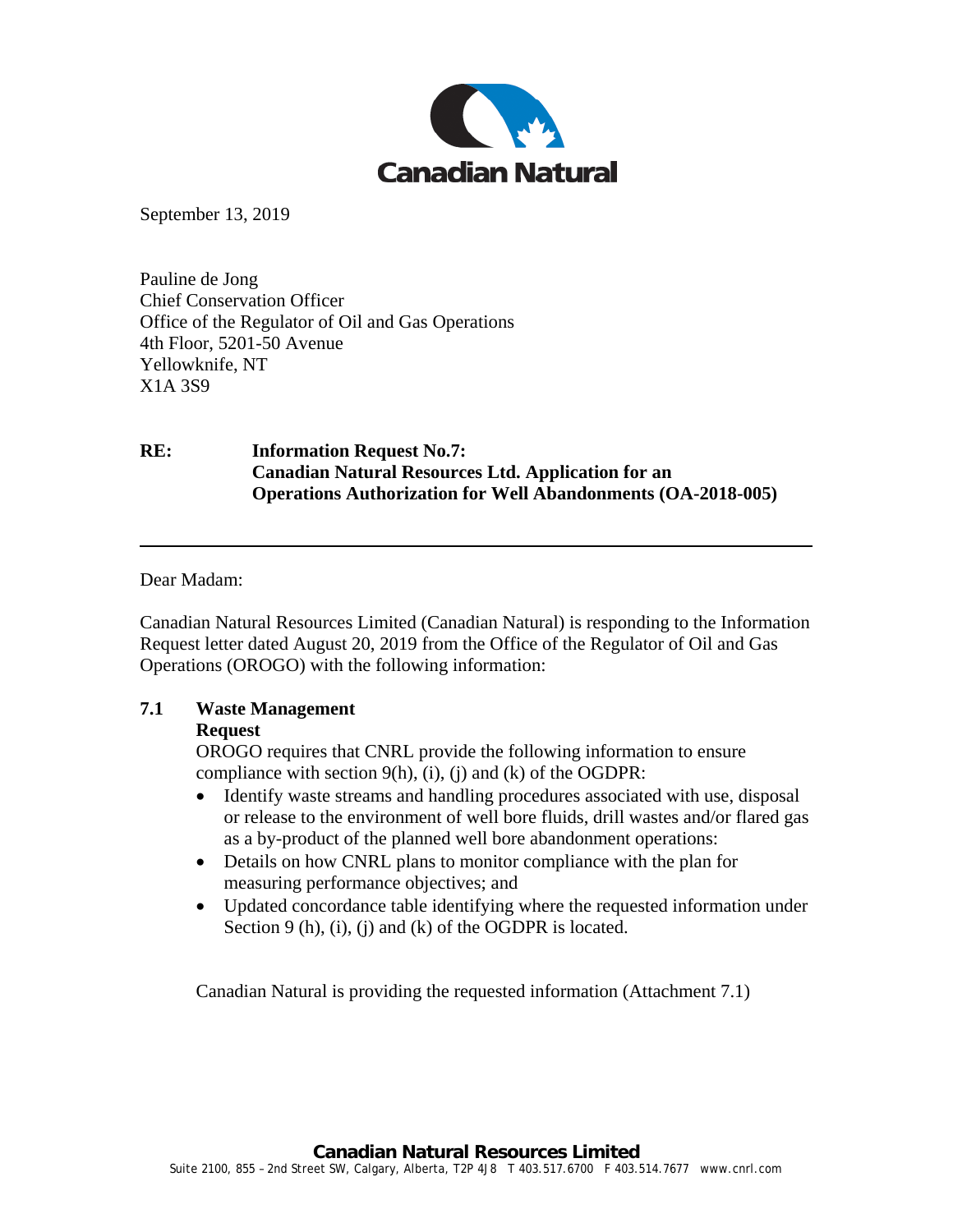

## **7.2 Decommissioning and Abandonment Activities Request**

OROGO requires that CNRL provide the following information to ensure compliance with Section 6 of the OGDPR:

- Detailed information on methodologies and logistics for the planned well bore abandonments; and
- Details on how operations will be conducted, in a 12 week period, to ensure operational safety and protection of the environment. This should include, but not be limited to :
	- o Number of service rigs;
	- o Detailed logistics; and
	- o Contingencies should there be a delay in one of the well abandonment programs.

Canadian Natural is submitting Attachment # 7.2 for your review

If you have any questions, please contact the undersigned at  $\frac{\text{arly.castillo@cnrl.com}}{\text{arly.castillo@cnrl.com}}$  or at (403) 514-7637.

# Yours truly, **CANADIAN NATURAL RESOURCES LIMITED**

acastill

Arly Castillo Regulatory Coordinator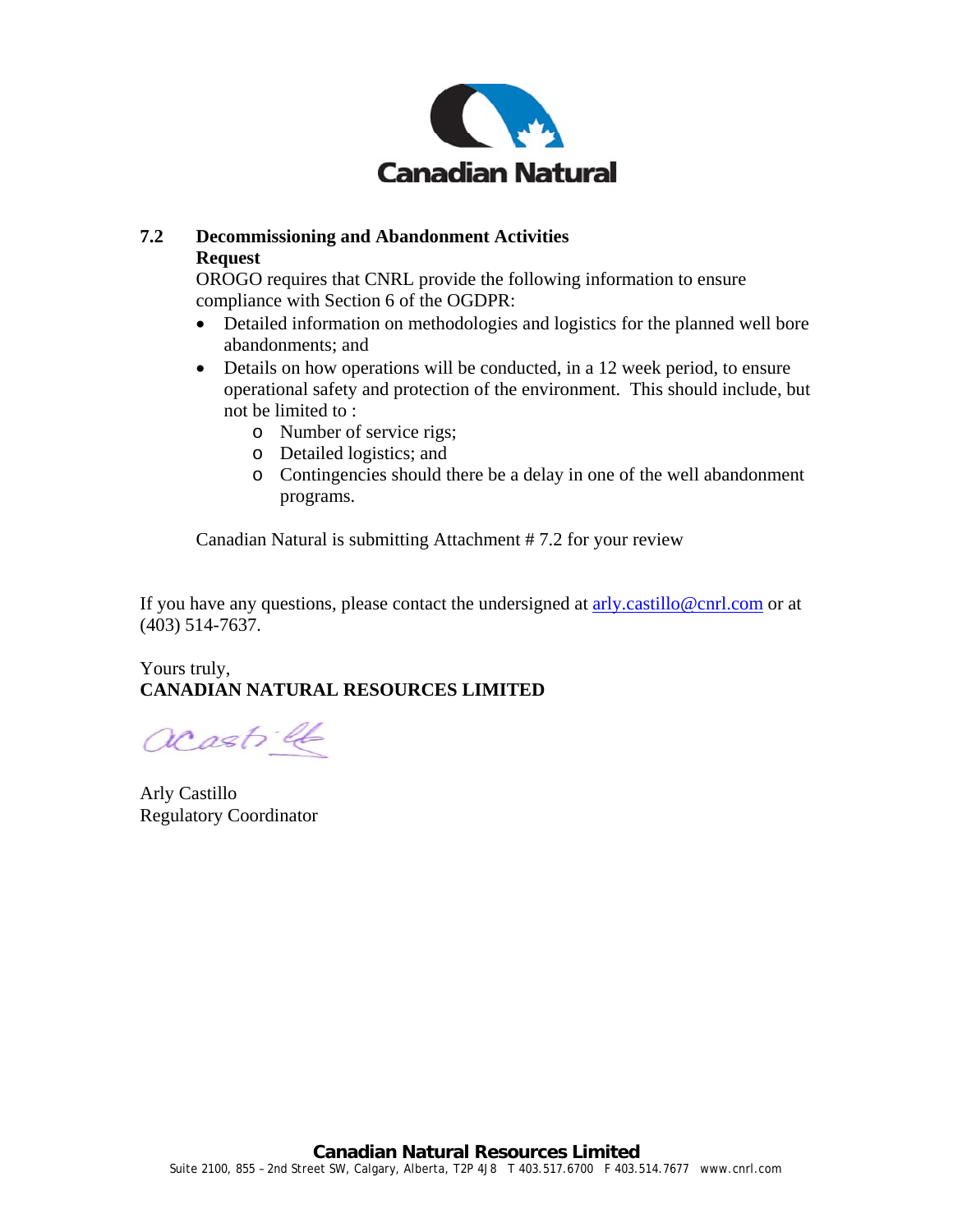

# **Table 1 – Waste Streams and Handling/Disposal Procedures Associated with Well Abandonment Operations**

| Wellbore<br><b>Waste Stream</b> | Description                                                                                                              | <b>Handling and</b><br><b>Storage Methods</b>                                                                                                                                                 | Handling/Disposal                                                                                                                                                                                                                                                                                                                                                                                           |
|---------------------------------|--------------------------------------------------------------------------------------------------------------------------|-----------------------------------------------------------------------------------------------------------------------------------------------------------------------------------------------|-------------------------------------------------------------------------------------------------------------------------------------------------------------------------------------------------------------------------------------------------------------------------------------------------------------------------------------------------------------------------------------------------------------|
| <b>Wellbore Fluids</b>          | All well fluids that<br>are introduced or<br>recovered from the<br>wellbore as a result<br>of abandonment<br>operations. | All fluids will be<br>contained within<br>appropriate storage<br>equipment including<br>transportable<br>storage tanks, rig<br>tanks, pressure<br>vessels and<br>transportation<br>trucks.    | All fluids will be contained using surface<br>equipment, and there will be no planned<br>discharge of waste streams to the<br>environment.<br>When possible, well fluids will be reused<br>as primary kill fluid for project wells.<br>All other fluids will be trucked and<br>disposed of within approved OROGO<br>facilities or licensed facilities within<br>British Columbia.                           |
| Fresh Water                     | All fresh water<br>supplied to<br>location for use as<br>workover fluid                                                  | Fluids will be<br>contained in above<br>ground storage<br>tanks. Unless<br>specifically managed<br>as a fresh water<br>tank, all fluids will<br>be considered<br>potentially<br>contaminated. | Potentially contaminated fresh water<br>will be disposed of as per Disposal<br>description above.<br>If applicable, managed fresh water tanks<br>may be considered for release to the<br>environment. Canadian Natural will use<br>the Criteria for the Surface Discharge of<br><b>Collected Surface Run-on/Runoff Waters</b><br>from Directive 55 (Alberta) for the<br>appropriate release of fresh water. |
| <b>Associated Gas</b>           | Gas Flared or<br>Vented as a result<br>of wellbore<br>abandonment<br>operations.                                         | Due to the lack of<br>pipeline<br>infrastructure,<br>recovery of<br>associated gas will<br>not be possible.                                                                                   | Gas will be flared or vented in<br>accordance to Directive 60 (Alberta)<br>requirements, or specifically consulted<br>with OROGO for unique situations.<br>Flared or vented volumes will be<br>documented and available on request of<br>OROGO.                                                                                                                                                             |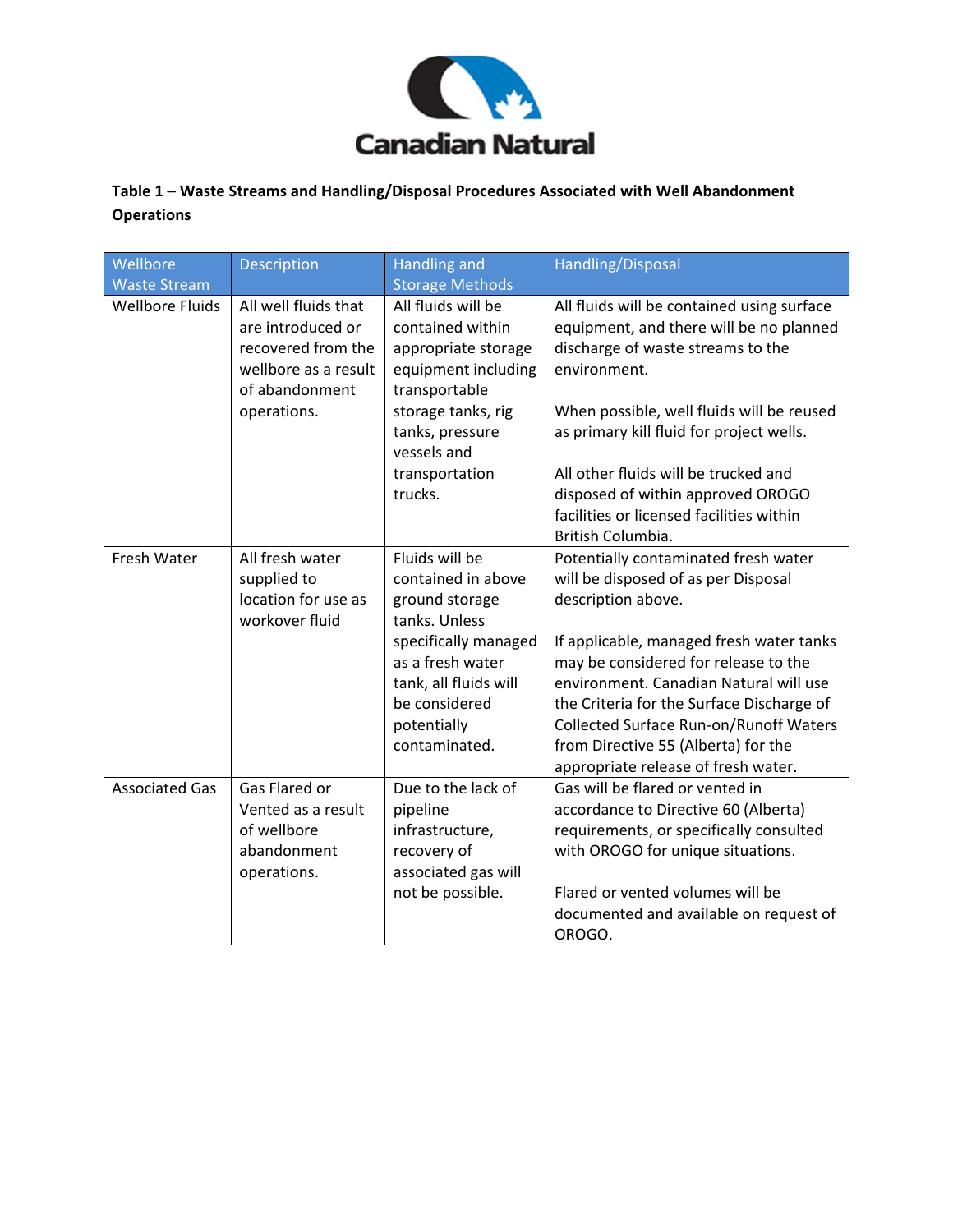

#### **Amended Concordance Table**

|                                                       | <b>Canadian Natural Environmental Protection Plan</b> |
|-------------------------------------------------------|-------------------------------------------------------|
| <b>OGDPR Environmental Protection Plan</b>            | & Amended Waste Stream Table                          |
| (h) a description of equipment and procedures for     | 9(h): Waste Management Plan, Section 3                |
| the treatment, handling and disposal of waste         |                                                       |
| material;                                             |                                                       |
| (i) a description of all discharge streams and limits | 9(i): Waste Management Plan, Section 4 and 5;         |
| for any discharge into the natural environment        | and well abandonment operations waste listed          |
| including any waste material;                         | above.                                                |
| (j) a description of the system for monitoring        | 9(j): Waste Management Plan, Section 5.5              |
| compliance with the discharge limits identified in    |                                                       |
| paragraph (i), including the sampling and analytical  |                                                       |
| program to determine if those discharges are          |                                                       |
| within the specified limits; and                      |                                                       |
| (k) a description of the arrangements for             | 9(k): Attachment A: Corporate Statement on            |
| monitoring compliance with the plan and for           | <b>Environmental Protection</b>                       |
| measuring performance in relation to its              |                                                       |
| objectives.                                           |                                                       |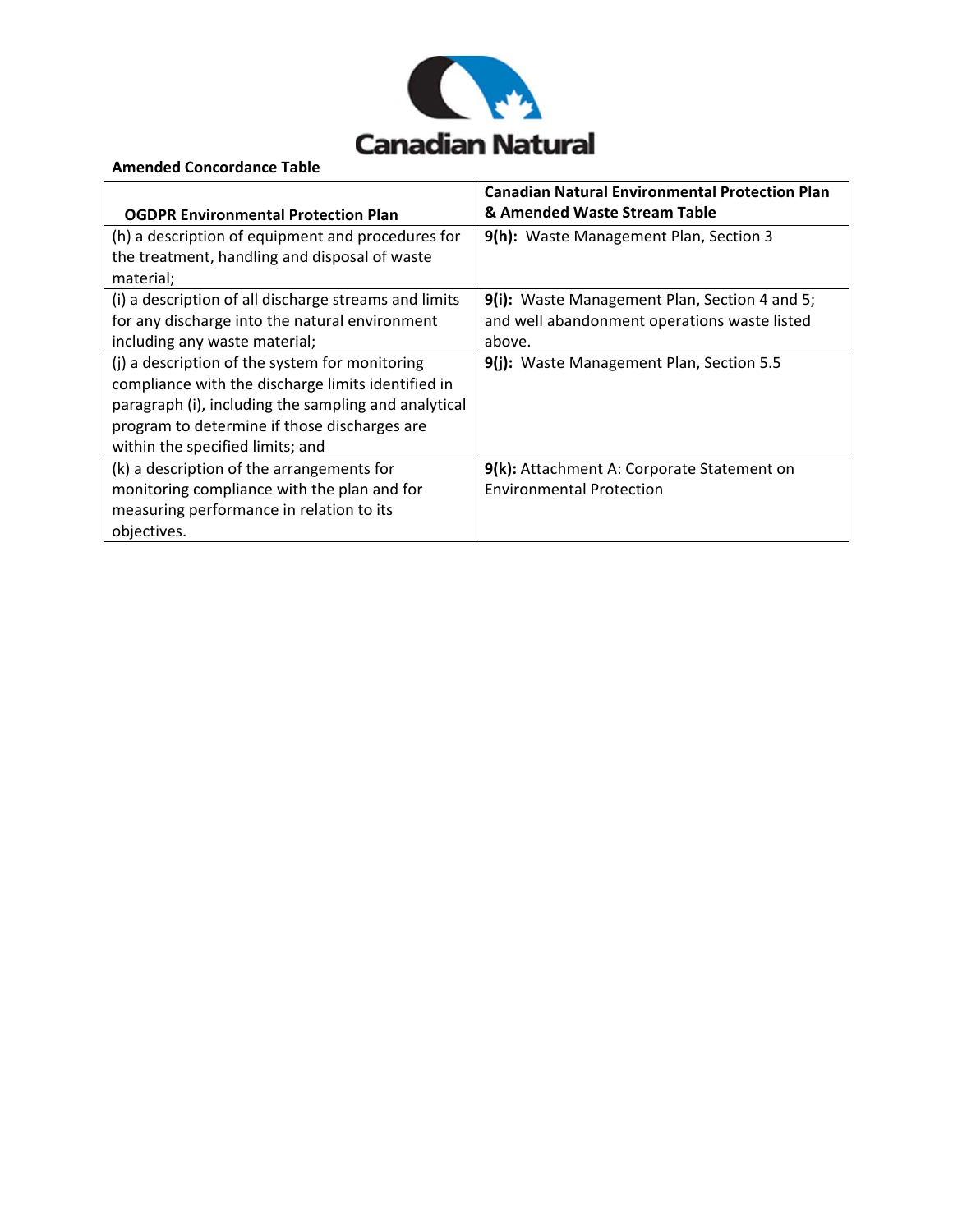

#### **7.2 Decommissioning and Abandonment Activities**

As stated in information request No. 7, Section 7.2, OROGO is requiring additional information specific to:

- Detailed information on methodologies and logistics for the planned well bore abandonments; and
- Details on how operations will be conducted, in a 12 week period, to ensure operational safety and protection of the environment. This should include, but not be limited to:
	- o number of service rigs;
	- o detailed logistics; and
	- o contingencies should there be a delay in one of the well abandonment programs

As the 'Application for Approval to Alter the Condition of a Well' has yet to be submitted and approved, CNRL has only been able to consider a high level approach to the execution of the proposed operations within the Operations Application (OA). As specific well programs are developed, CNRL will build on the existing considerations to ensure appropriate resources are secured and execution scheduled to meet the approved timelines within the OA.

#### **Methodologies and Logistics**

Upon initial review of well details, CNRL intends to abandon the project wells through the installation of downhole barriers as described within the Well Suspension and Abandonment Guidelines and Interpretation Notes. If, during specific well abandonment design, alternative abandonment approaches are identified CNRL will propose variances as described in the Guidelines.

Due to the remote nature of the wells, consideration will be given to non-winter heli-portable operations to initiate some of the downhole preparation for service rig operations. In addition, if during the detailed well design or development of detailed logistics, it is apparent that a single season abandonment campaign has risk of non‐ completion, or there are synergies identified with other operators in the area the project may be split across multiple years prior to the deadline described in the OA.

It is expected all operations will be based out of a camp. The location of the camp will be subject to the detailed logistics planning and may be located in‐field or staged out of Fort Liard. Final camp location will be considered for most efficient crew operations, with consideration for minimizing crew travel during winter conditions. Movement of crews by Helicopter will also be considered during the detailed logistics planning.

#### **Operations Execution**

As described above, it is expected that the majority of the work will require service rig operations. Due to the configurations and requirements for the wells, consideration will be given to multiple operations simultaneously where rigless operations are conducted to prepare wells for rig operations, as well as complete logging/intervention without service rigs on hole. CNRL has had significant success with project based work, whereas multiple services work as a team in stages rather than working on single wells at a time.